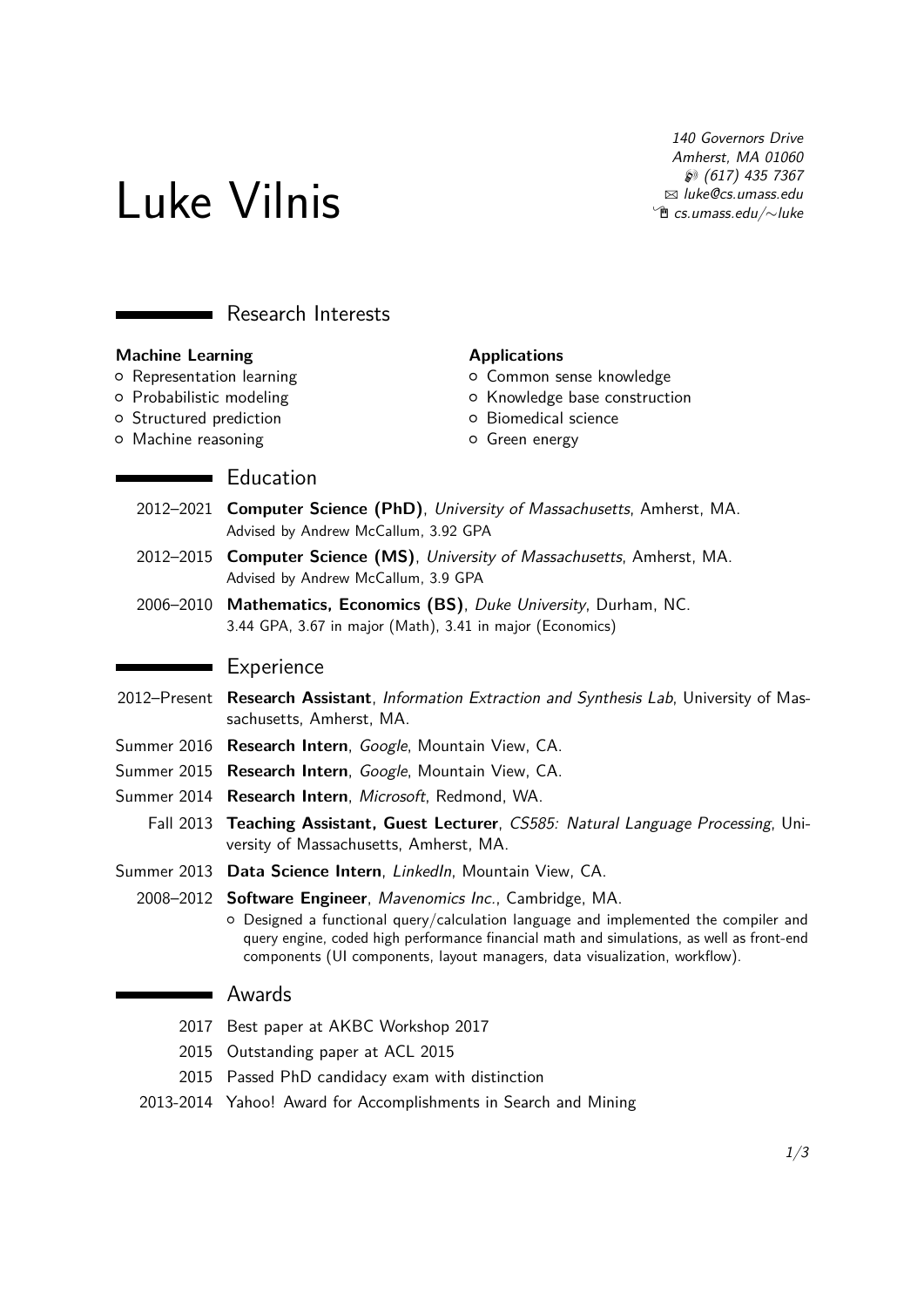# **Example 21** Publications

- o Improving Local Identifiability for Probabilistic Box Embeddings. Shib Dasgupta, Michael Boratko, Dongxu Zhang, **Luke Vilnis**, Xiang Li, Andrew McCallum. Neural Information Processing Systems (**NeurIPS**), 2020.
- $\circ$  Representing Joint Hierarchies with Box Embeddings. Dhruvesh Patel, Shib Sankar Dasgupta, Michael Boratko, Xiang Li, **Luke Vilnis**, Andrew McCallum. Automated Knowledge Base Construction (**AKBC**), 2020.
- o Smoothing the Geometry of Probabilistic Box Embeddings. Xiang Li<sup>∗</sup>, Luke Vilnis<sup>∗</sup>, Dongxu Zhang, Michael Boratko, Andrew McCallum. International Conference on Learning Representations (**ICLR**), 2019. <sup>∗</sup>Equal contribution. **Oral presentation.**
- $\circ$  Embedded-State Latent Conditional Random Fields for Sequence Labeling. Dung Thai, Sree Harsha Ramesh, Shikhar Murty, **Luke Vilnis**, Andrew McCallum. Conference on Computational Natural Language Learning (**CoNLL**), 2018.
- { Probabilistic Embedding of Knowledge Graphs with Box Lattice Measures. **Luke Vilnis**<sup>∗</sup> , Xiang Li<sup>∗</sup> , Shikhar Murty, Andrew McCallum. Annual Meeting of the Association for Computational Linguistics (**ACL**), 2018. <sup>∗</sup>Equal contribution.
- $\circ$  Hierarchical Losses and New Resources for Fine-grained Entity Typing and Linking. Shikhar Murty, Patrick Verga, **Luke Vilnis**, Irena Radonvanovic, Andrew McCallum. Annual Meeting of the Association for Computational Linguistics (**ACL**), 2018. **Oral presentation.**
- $\circ$  Learning Conditionally Calibrated Equations of State for Direct Fired sCO<sub>2</sub> Cycles with Deep Neural Networks. **Luke Vilnis**, David Freed, Navid Rafati, Joe Camilo, Andrew McCallum. The 6th International Supercritical CO2 Power Cycles Symposium (**sCO2**), 2018.
- $\circ$  Unsupervised Hypernym Detection by Distributional Inclusion Vector Embedding. Haw-Shiuan Chang, ZiYun Wang, **Luke Vilnis**, Andrew McCallum. Annual Conference of the North American Chapter of the Association for Computational Linguistics: Human Language Technologies (**NAACL**), 2018.
- $\circ$  Go for a Walk and Arrive at the Answer: Reasoning Over Knowledge Bases with Reinforcement Learning. Rajarshi Das<sup>∗</sup> , Shehzaad Dhuliawala<sup>∗</sup> , Manzil Zaheer, **Luke Vilnis**, Ishan Durugkar, Akshay Krishnamurthy, Alex Smola and Andrew McCallum. International Conference on Learning Representations (**ICLR**), 2018. <sup>∗</sup>Equal contribution.
- { Finer Grained Entity Typing with TypeNet. Shikhar Murty, Patrick Verga, **Luke Vilnis**, Andrew McCallum. Neural Information Processing Systems Workshop on Automated Knowledge Base Construction (**AKBC**), 2017.
- o (Workshop Version) Go for a Walk and Arrive at the Answer: Reasoning Over Knowledge Bases with Reinforcement Learning. Rajarshi Das<sup>\*</sup>, Shehzaad Dhuliawala<sup>\*</sup>, Manzil Zaheer, Luke Vilnis, Ishan Durugkar, Akshay Krishnamurthy, Alex Smola and Andrew McCallum. Neural Information Processing Systems Workshop on Automated Knowledge Base Construction (**AKBC**), 2017. <sup>∗</sup>Equal contribution. **Oral presentation. Best paper award.**